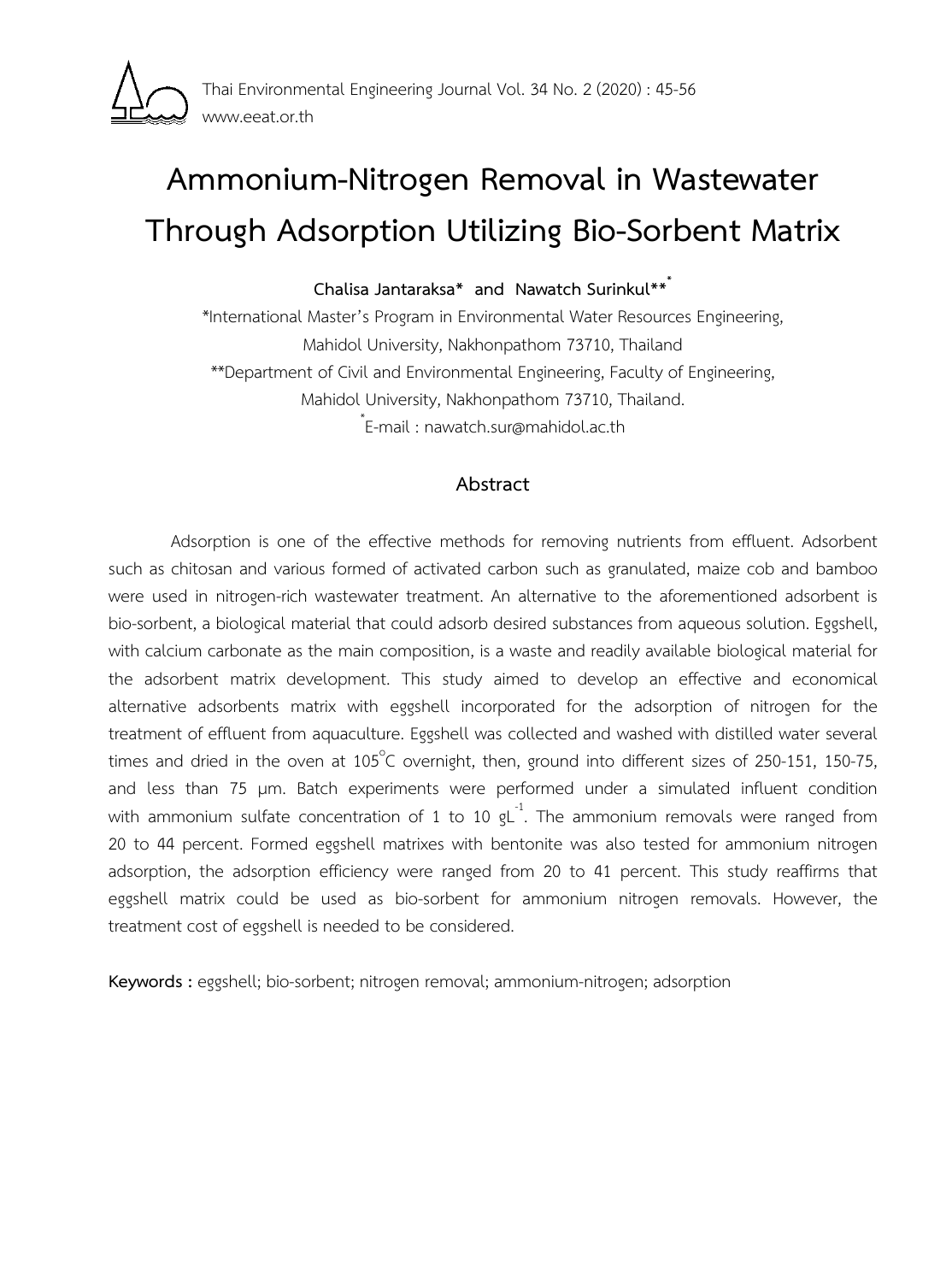## **Introduction**

Wastewater, especially wastewater from aquaculture, can contain a high level of nutrients such as nitrogen (N). Especially, in many aquaculture systems, ammonium-nitrogen, a by-product of the digestion of high protein feeds and density, poses threats towards the aquaculture system [1]. In agriculture, nitrogen fertilizer such as ammonium sulfate, and potassium nitrate are used to increase the output of crops such as rice, cotton, wheat, and soybean [2-5]. Industry factories, landfilled, and piggery farms usually contain excess ammonium-nitrogen of up to 2.8  $\ell^{-1}$  [6, 7]. The runoff and the wastewater leakage can also contribute to excess nutrients in water-body nearby. High levels of nutrients in the aquatic system can adversely affect water quality, leading to the deterioration of the water body, and eutrophication [8]. Nutrients removal is essential to the aquaculture industry because nutrients removal protects receiving water bodies from excess nutrients, and eutrophication. At the same time, this process allowed the treated water to be reused and recirculated in the aquaculture system [9]. The current processes of ammonium-nitrogen removal from wastewater are nitrificationdenitrification, air stripping, chemical precipitation, and adsorption and ion-exchange. Among these, adsorption and ion-exchange offer many advantages such as economically feasible and environmentally friendly treatment alternatives, and simple-to-operate basis [6].

Due to variation in nutrient removal efficiency ranging from 40 to 100 percent nitrogen removal, adsorbent such as chitosan and various formed of activated carbon such as granulated, maize cob, and bamboo were used in aquaculture wastewater treatment [10-12]. An alternative to the aforementioned adsorbent is bio-sorbent. A bio-

sorbent matrix is defined as biological material that could the adsorb desired substances from aqueous solution [13, 14]. Eggshell consists of biomineralized calcite crystals embedded in an organic framework of protein fibers with macropore structure contains open voids with a total volume of 0.006  $\text{cm}^3\text{g}^{-1}$ and specific surface area that ranges between 0.84 to 1.3  $m^{2}g^{-1}$  [15-17]. The pore volume as well as specific surface area contributed the adsorption properties of eggshell. Eggshell, with calcium carbonate as the main composition, permitted the process of adsorption as well as ion-exchange [18]. After uses for adsorption, the eggshell material can be applied in field as nutrient source. Thus, eggshell is a cheap and readily available biological material for the adsorbent matrix development [19]. Global egg production is expected to increase by more than 90 tons by 2030, and so would the eggshell waste generate from consumption [20]. In order to develop the matrix, bentonite was selected as a binding material. Bentonite is a clay rock, generally consisting mostly of hydrated aluminum silicate with permanent negative charges on its interlamellar sites. The advantageous of bentonite includes high ion exchange capacity, ion selectivity and ability to regenerate, make bentonite uses as adsorbent in many applications for wastewater treatment [21]. The bentonite structure enables the material to be intercalated by inorganic and organic cations such as cadmium, and ammonium, with high specific-surface-area relative to its size [22, 23]. Bentonite with macropore structure contains open voids with a total volume of 0.11  $\text{cm}^3$  g and specific surface area of approximately 97  $m^2g^{-1}$  with ammonium-nitrogen adsorption capacity of  $46.90$  mgg<sup>-1</sup> [23].

This study aimed to evaluate the potential of eggshell as effective adsorbents in removing high concentration of ammonium-nitrogen from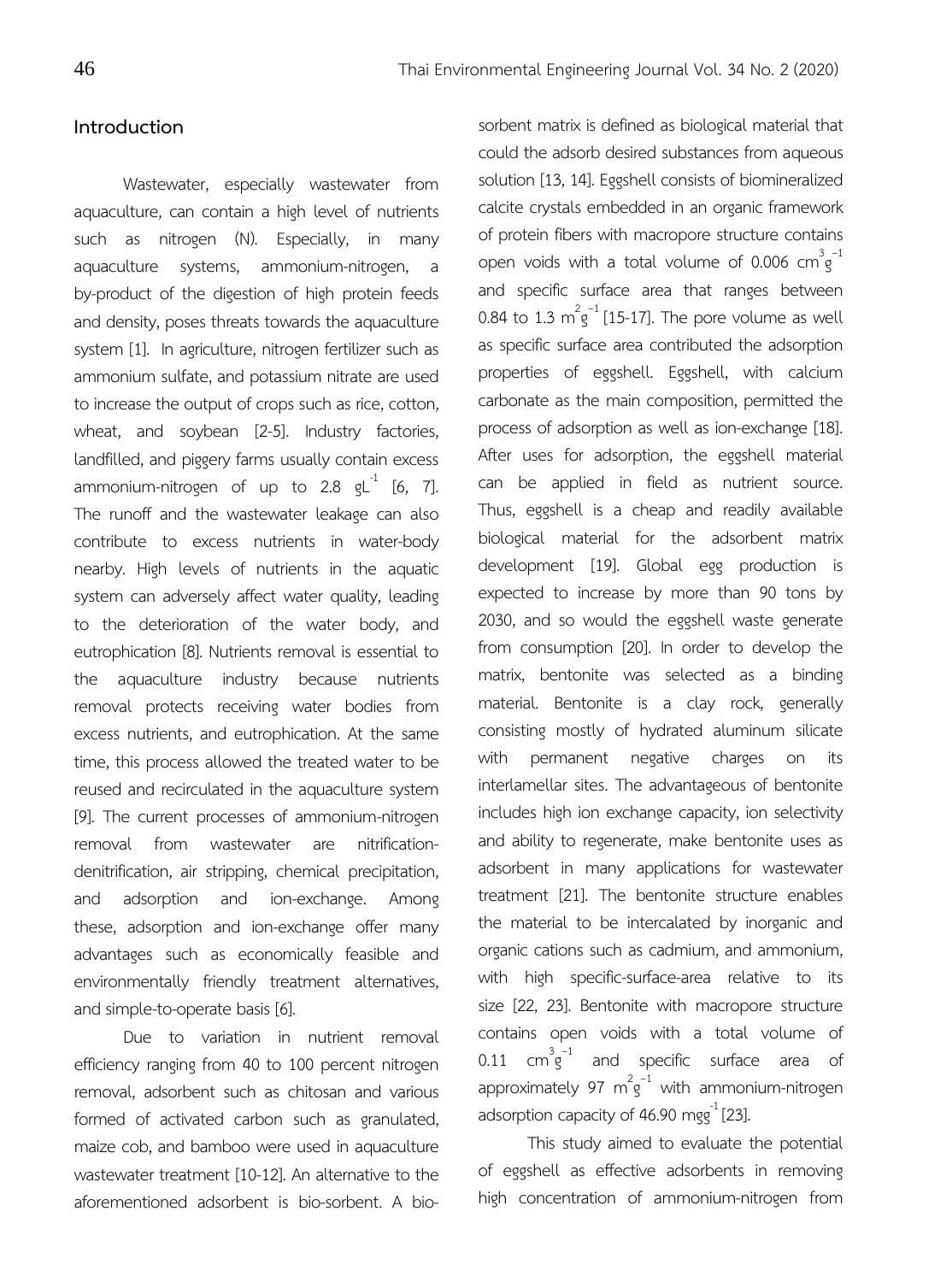wastewater. Another objective was to examine the potential of bentonite and eggshell matrix as adsorbent for ammonium-nitrogen removal from simulated solution. The adsorption of ammoniumnitrogen by eggshell of different sizes, and bentonite with eggshell matrix were evaluated by adsorption isotherms.

#### **Methodology**

#### **Preparation of the eggshell as adsorbents**

Eggshells were collected from the Faculty of Social Sciences and Humanities Canteen, Mahidol University, Nakhonpathom, Thailand. The eggshells were washed with tap water multiple times to remove eggshell membrane, then rinsed with deionized water thrice to remove other contaminants and impurities. The eggshells were then dried at 105°C overnight in an electric oven. The dried eggshells were grinded and sieved through three different sieve size: number 50, number 100, and number 200. The eggshells were categorized according to sieve size into 250-151 µm sieved eggshell (EGGPOW >150), 150-75 µm sieved eggshell (EGGPOW 150-75), and less than 75 µm sieved eggshell (EGGPOW <75) before use as adsorbents (Figure 1).

#### **Preparation of the matrix as adsorbents**

Different types of eggshell matrixes were formed with the combination of three different categories of sieved eggshell and bentonite. The ratio of sieved eggshell to bentonite were determined using trial and error method with the goal of maximizing the eggshell component and minimizing bentonite. The ratio of eggshell to bentonite mixture were 95:5, 90:10, 85:15, 80:20, 75:25, 70:30, and 65:35. Deionized water was slowly added to the combination of eggshell and bentonite until spherical matrix with diameter of 10 millimeter could be formed using handheld tablet press. The formed matrixes were dried in oven at 155-160°C for 3 hours, then, tempered in electric furnace at 450°C for 1 hour and at 950°C for 1 hour. The matrixes were left to cool in the furnace overnight (Figure 2). The matrix would be categorized based on sieved eggshell size into sieved eggshells of 250-151 µm with bentonite (MATRIX >150), 150-75 µm sieved eggshell with



**Figure 1** Preparation of eggshell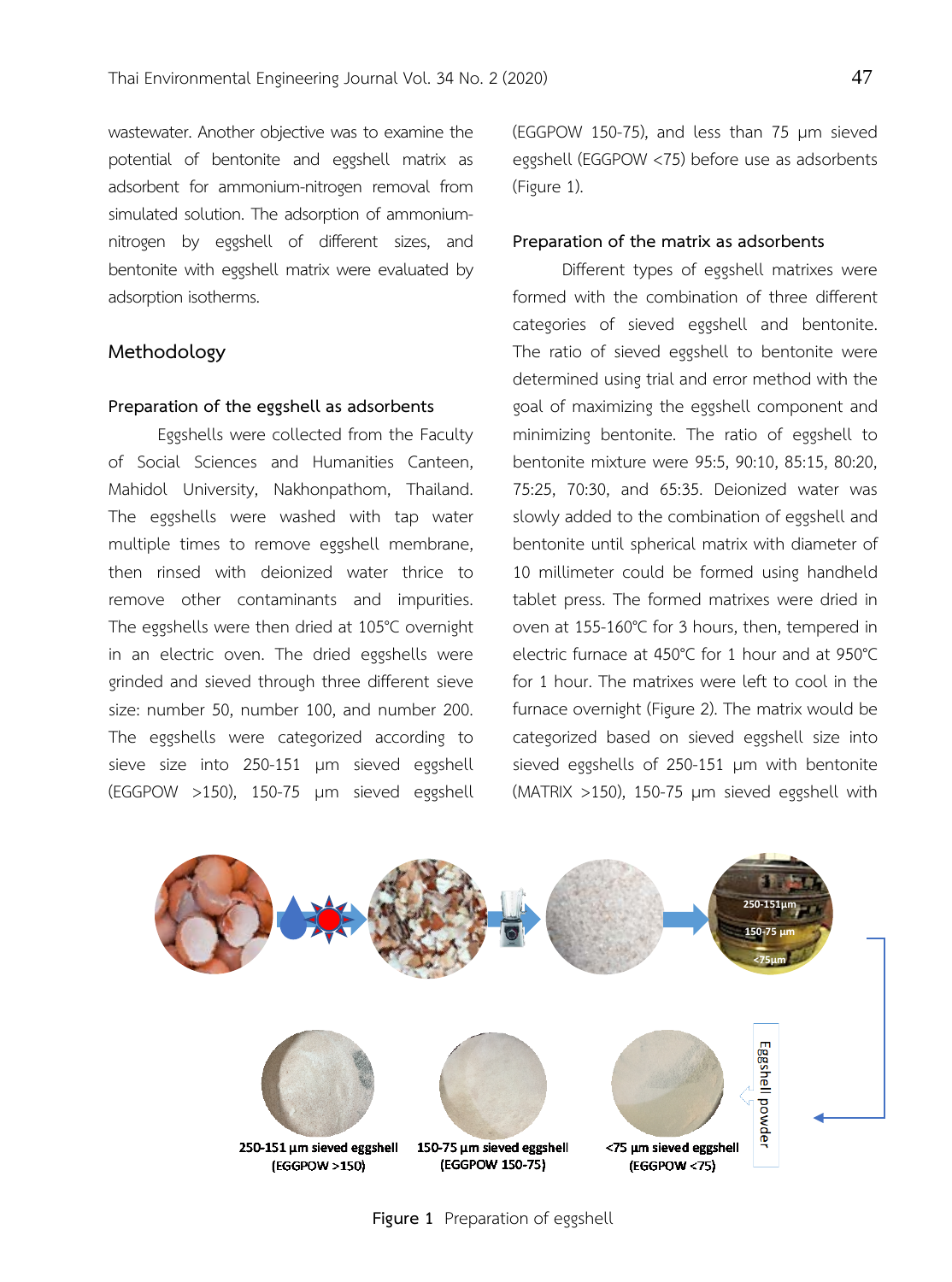

**Figure 2** Formation of eggshell with bentonite matrix

bentonite (MATRIX 150-75), and less than 75 µm sieved eggshell with bentonite (MATRIX <75). The matrixes underwent tablet hardness test (Diligent HP-500N Hand screw type max 500N Res 0.1 N., China). The matrixes with highest ratio of the eggshell and withstanding 30 Newtons, which is average the force from hand-crushing, were selected to be use as adsorbents.

#### **Characteristic of adsorbents**

The pH of adsorbents provides information about the acidity and basicity of the surface. Approximately 1.0 g of the initial and exhausted adsorbents was added to 75 mL of deionized water. The solution was stirred using magnetic stirrer overnight, then pH was recorded. Surface area and total pore volume of the particle distribution of the developed matrix adsorbent were analyzed with Brunauer- Emmett-Teller (BET) (BELSORP-max series, Japan).

#### **Preparation of adsorbate**

Ammonium sulfate was dried in oven at 105°C for 6 hours and left in desiccator to cool. The stock solution of  $(NH_4)_2SO_4$  (10 gL<sup>-1</sup>) was prepared by dissolving 10.0 g dried  $(NH_4)_2SO_4$  in deionized water. The experimental solutions being used to simulate effluent condition were prepared by diluting the stock solution with deionized water.

#### **Batch experiments**

The adsorption experiments were performed using the batch equilibrium method. Experiments were performed in triplicates and the averages were reported. In this experiment, 100 mL of different concentration of  $(NH_4)_2SO_4$ solution was added in a 250 mL conical flask inside a shaking incubator operating at 125 rpm and room temperature and pressure. The adsorbents, namely, EGGPOW >150, EGGPOW 150-75, EGGPOW <75, MATRIX >150, MATRIX 150-75, and MATRIX <75 were added at approximately 5 g with variation of less than 5 percent in the experiments. To assess the effects of initial ammonium-nitrogen concentration, a  $(NH_4)_2SO_4$  concentration range of 1 to 10 gL<sup>-1</sup> was at equilibrium time. To assess the effects of contact time, kinetic studies were carried out where the samples were shaken from 1 h to 72 h, and the initial  $(NH_4)_2SO_4$  concentrations were 2.5  $gl^{-1}$ . The concentration of ammonium ions in this experiment was analyzed using the titrimetric method with the determination limit of ammonium-nitrogen of 50-100 mg $L^1$  [24]. Serial dilution was performed when the concentration of sample exceeded the determination limit using equation (1) below:

$$
C_1 V_1 = C_2 V_2 \tag{1}
$$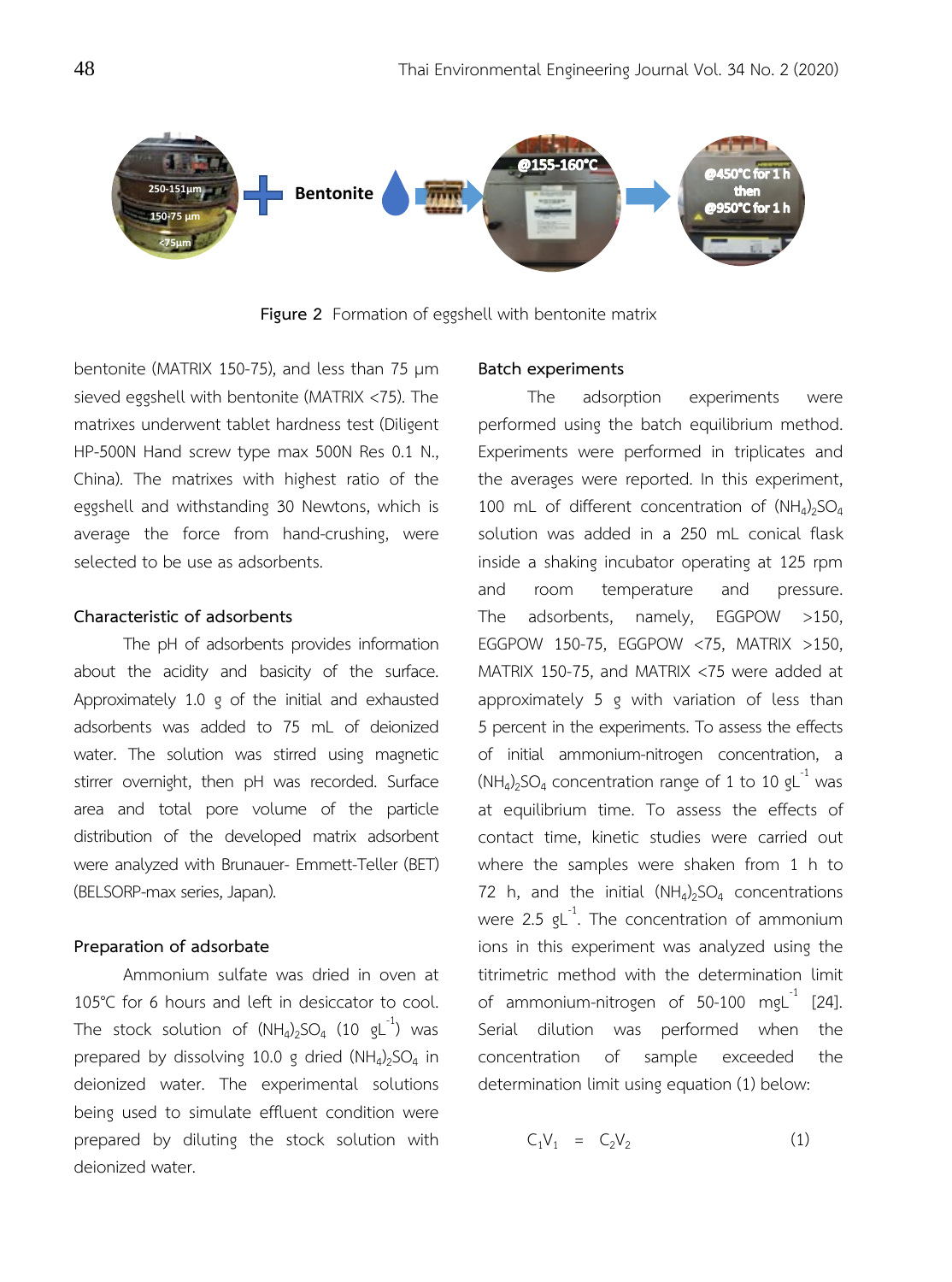where  $C_1$  (mgL<sup>-1</sup>) is the initial concentration, V<sub>1</sub> (L) is the initial volume,  $C_2$  (mgL<sup>-1</sup>) is the final concentration, and  $V_2$  (L) is the final volume. The ammonium-nitrogen adsorption rate was calculated using equation (2), and the ammonium-nitrogen adsorption capacity was calculated using equation (3) below:

$$
Adsorption percentage = (C_0 - C_e)/C_0 \times 100 \quad (2)
$$

$$
q = (C_0 - C_e) \times V M^1 \tag{3}
$$

where  $q \text{ (mgg}^{-1})$  is the ammonium-nitrogen adsorption capacity,  $C_0$  (mgL<sup>-1</sup>) and  $C_e$  (mgL<sup>-1</sup>) are the initial and equilibrium ammonium-nitrogen concentrations in the solution respectively, V (L) is the solution volume, and M (g) is the mass of adsorbent.

Langmuir and Freundlich models are used to describe the equilibrium isotherm. Langmuir model usually describes monolayer adsorption. The linearized form of Langmuir model can be expressed as shown in equation (4) and (5) below:

$$
q_e^{-1} = (C_e \ K_L \ q_{max})^{-1} + q_{max}^{-1} \tag{4}
$$

$$
R_{L} = (1 + K_{L} q_{max})^{-1}
$$
 (5)

where  $q_{max}$  (mgg<sup>-1</sup>) is the maximum adsorption capacity of adsorbent,  $K_{L}$  (Lmg<sup>-1</sup>) is the Langmuir constant, and  $R_1$  is the adsorption energy coefficient. The Freundlich model usually describes multilayer adsorption and the adsorption on heterogeneous surfaces. Its linearized form is as equation (6) below:

$$
\log q_e = \log K_F + n^{-1} \log C_e \tag{6}
$$

where  $K_F$  (Lmg<sup>-1</sup>) is the Freundlich constant, and *n* is the heterogeneity factor, and a constant

related to adsorption intensity or surface heterogeneity.

Two types of kinetic models were used to describe kinetics of adsorption and reaction in a batch system: pseudo-first order and pseudosecond order rate laws. The pseudo-first order, also termed as the Lagergren's equation was introduced initially by Lagergren (1898).

$$
\ln (q_e - q_t) = \ln q_e - k_1 t \tag{7}
$$

with  $q_t$  is the amount of adsorbed solute in  $mgs<sup>-1</sup>$  at time t,  $q<sub>e</sub>$  is the amount adsorbed value at equilibrium in mgg<sup>-1</sup>,  $k_1$  is the pseudo-first order rate constant ( $min^{-1}$ ), and t is the time in minutes. Based on adsorption equilibrium capacity, the pseudosecond order equation may be expressed in the linearized form shown below:

$$
t q_t^{-1} = t q_e^{-1} + (k_2 q_e^2)^{-1}
$$
 (8)

where  $k_2$  is the pseudo-second order rate constant (gmg<sup>-1</sup>min<sup>-1</sup>);  $q_t$  is the amount of adsorbed solute in mgg<sup>-1</sup> at time t;  $q_e$  is the equilibrium adsorption in mgg<sup>-1</sup>; and t is the time in minutes

#### **Results and Discussions**

## **Effect of eggshell powder sizes on matrix formation**

Different types of eggshell matrixes were formed with the combination of three different categories of sieved eggshell; EGGPOW >150, EGGPOW 150-75, and EGGPOW <75 with bentonite at a different ratio. The effect of powdered sizes and ratio of sieved eggshell powder to bentonite were shown in Figure 3. The ratio of 65 to 35 of sieved eggshell to bentonite was selected from the results of the hardness test. The sizes of eggshell powder also contributed to the hardness factor of the matrix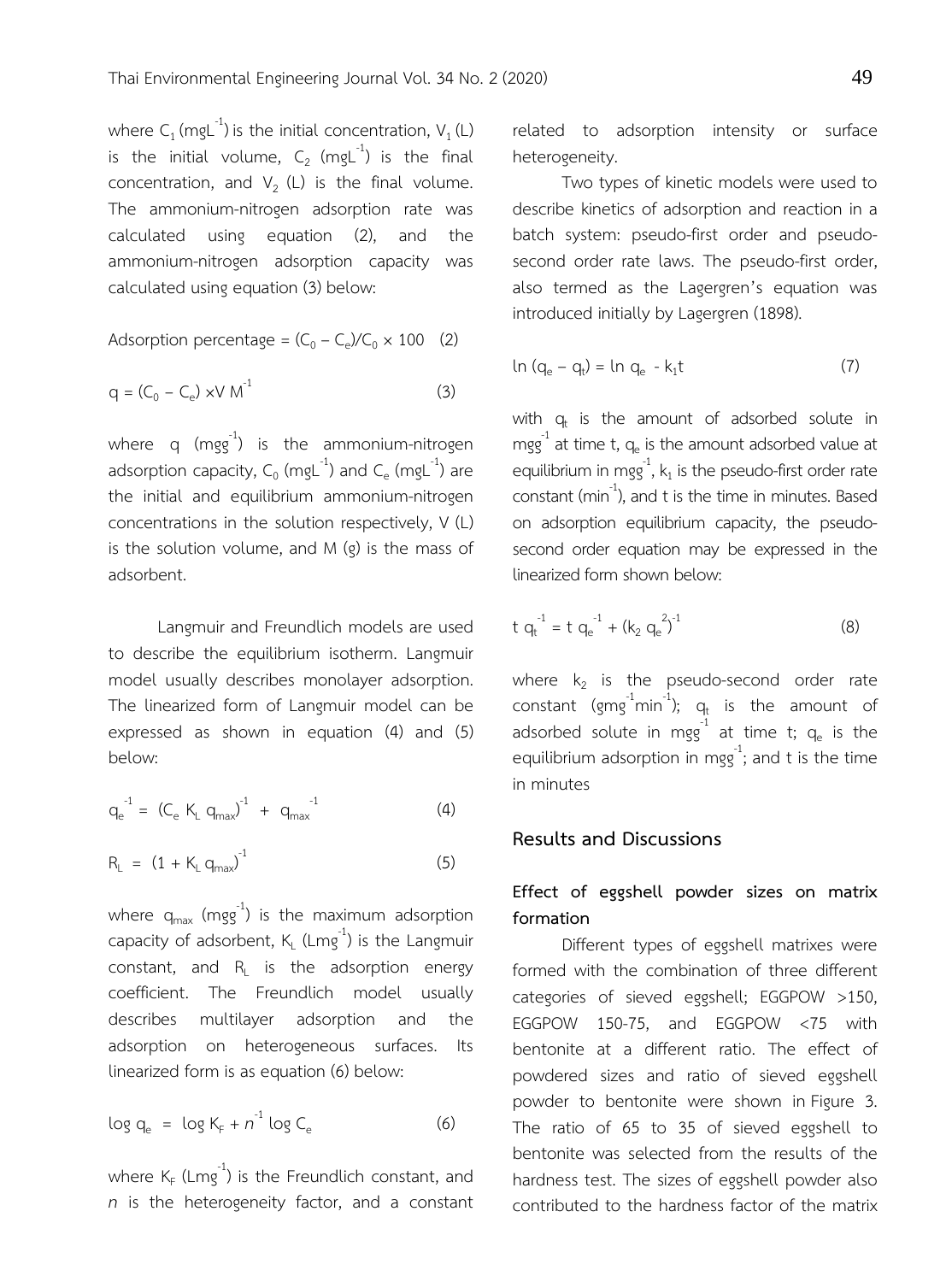formation. EGGPOW >150 with bentonite, regardless of the ratio, could not be formed into the functional matrix as the combination would break apart at less than 5 N of force (Figure 3). EGGPOW 150-75 with bentonite (MATRIX 150-75), and EGGPOW <75 with bentonite (MATRIX <75) that could withstand the force of more than 30 N, demonstrated that particle size affects the hardness of the matrix and, thus, affects the viability of matrix formation. MATRIX 150-75, and MATRIX <75 were selected for further study.

### **Characteristic of matrix adsorbents**

In this study, the initial pH of MATRIX 150-75, and MATRIX <75 adsorbents were found to be approximately 7.8 to 8.1, and the pH of exhausted MATRIX 150-75, and MATRIX <75 adsorbents were 9.6 to 10.8 respectively. The pH

of MATRIX 150-75, and MATRIX <75 showed that the surface is basic. The initial condition of the experiment was adjusted to the initial pH of the matrixes using sodium hydroxide and sulfuric acid, which was also the pH range for optimal ammonium adsorption capacities [21].

The surface area and total pore volume of MATRIX 150-75, and MATRIX <75 were investigated. Results showed that the MATRIX <75 had the highest surface area and total pore volume of 8.17  $m_g^2$  and 0.0443  $cm_g^3$  respectively. Similarly, MATRIX 150-75 had the surface area and total pore volume of 8.05  $\mathrm{m}^2 \mathrm{g}^{-1}$  and 0.0416  $\mathrm{cm}^3 \mathrm{g}^{-1}$ respectively (Figure 4). The surface area and total pore volume of adsorbents affect the performance of adsorbents, in general, the higher the surface area and total pore volume, the higher the adsorption sites and effectiveness of the adsorbents.



**Figure 3** Effect of different ratio of eggshell powder to bentonite on hardness of matrix adsorbent



**Figure 4** Surface area and total pore volume of MATRIX 150-75 and MATRIX<75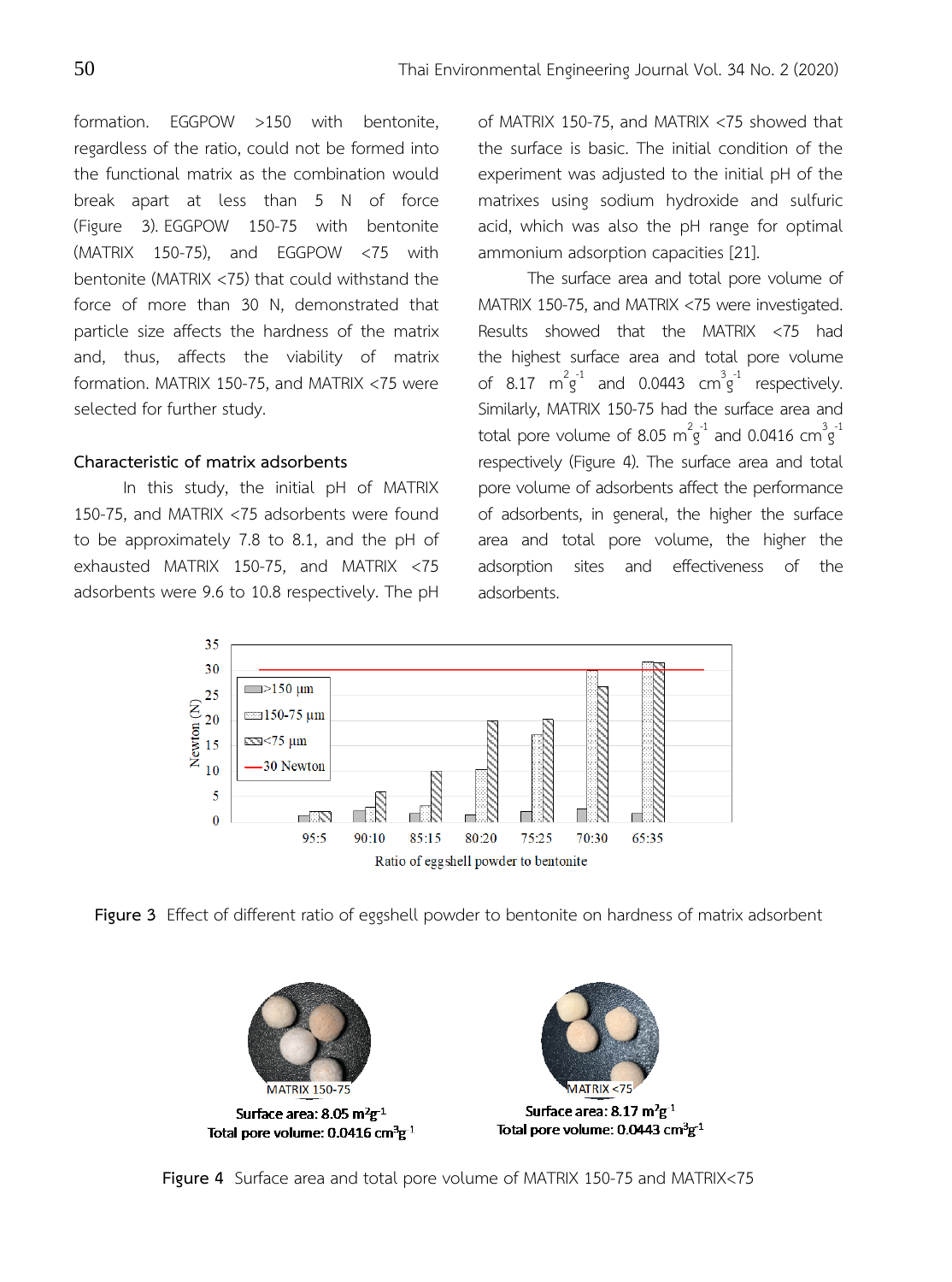#### **Effect of contact time**

The effect of contact time on the adsorption of ammonium nitrogen was studied with an initial concentration of  $(NH_4)_2SO_4$  at 2.5  $gL^{-1}$ . The ammonium adsorption by the sieved eggshell powder and matrixes with contact times from 2 to 72 hours. The results showed that the adsorption rate of ammonium nitrogen by all types of adsorbents rose sharply from 2 hours to 6 hours due to the availability of adsorption sites (Figure 5).

After the contact time of 6 hours, there is decrease in ammonium-nitrogen adsorption rate in experiments with EGGPOW >150, EGGPOW 150-75, EGGPOW <75, and MATRIX 150-75 adsorbents. The decrease in ammonium-nitrogen adsorption rate could be attributed to the desorption of ammonium from adsorbents as well as pseudo-second-order kinetics biosorption [25]. The decreased rate of ammonium-nitrogen adsorption with increasing contact time was due to the filling of the adsorption site by ammonium ions. As seen in Figure 5 the higher the contact time, the higher the adsorption of ammonium-nitrogen percentage. From the experiment, the adsorption equilibrium was reached at 24 hours.

#### **Effect of initial concentrations**

In order to analyze the effect of the initial ammonium-nitrogen concentrations, experiment was performed using  $(NH_4)_2SO_4$  concentration range of 1 to 10  $\mathrm{gl}^{-1}$  was at equilibrium time of 24 hours as determined in the earlier experiment with adsorbents at 5 g. The results showed that the initial ammonium-nitrogen concentration had a significant influence on the ammoniumnitrogen adsorption by the adsorbents. There was also a significant different in adsorption percentage between sieved eggshell powder and matrixes form from sieved eggshell, and bentonite. It was observed, at 10  $\text{gl}^{-1}$ , that the ammonium-nitrogen adsorption percentage is highest at 5.2 mgg $^{-1}$  for MATRIX 150-75 and slightly less than 5 mgg<sup>-1</sup> for MATRIX <75 in comparison to ammonium-nitrogen adsorption percentage of EGGPOW >150, EGGPOW 150-75, and EGGPOW <75 at 4.1  $mgg^{-1}$ , 4.4  $mgg^{-1}$  and 4.6  $mg^{1}$  respectively (Figure 6). The ammoniumnitrogen adsorption rate by MATRIX 150-75 was higher than observed results of MATRIX <75. This could be the effects of bentonite material in MATRIX. Therefore, this performance was not significant.



**Figure 5** Effect of contact time in hours on the adsorption of ammonium-nitrogen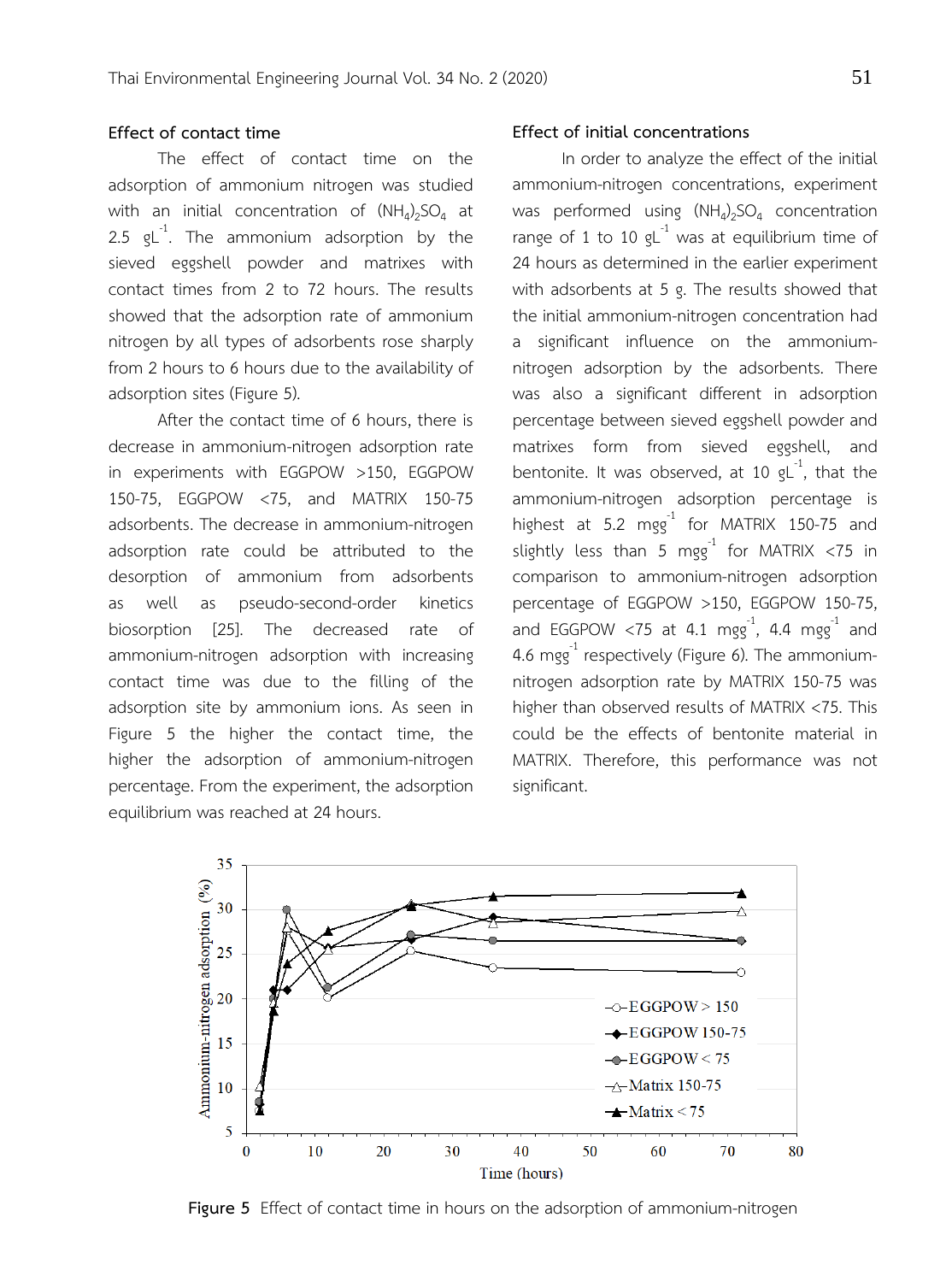Overall, the increases in initial concentration of ammonium-nitrogen affected the ammonium nitrogen adsorption by the adsorbents. With the increase in initial ammonium-nitrogen concentration, the ammonium-nitrogen adsorption amount of all adsorbents increases sharply from  $(NH_4)_2$ SO<sub>4</sub> concentration of 1.0 gL<sup>-1</sup> to 2.5 gL<sup>-1</sup> (Figure 6). The increases in adsorption amount could be attributed to high concentration of initial ammonium-nitrogen concentration, it was expected that with the same surface area and total pore volume of adsorbents, a higher initial ammonium-nitrogen concentration would result in a stronger driving force generating from the higher concentration gradient on the adsorbent. As a result of the concentration gradient, there was a drive on amount of ammonium nitrogen adsorption for higher concentration of initial condition as seen in Figure 6 at the  $(NH_d)_{2}SO_d$ concentration of 1.0 to 10.0  $qL^{-1}$  [26]. The shallow increases in the amount of ammonium nitrogen adsorption per gram of adsorbents from 5.0  $\mathrm{gl}^{-1}$  to 10  $\text{gl}^{-1}$  (NH<sub>a</sub>)<sub>2</sub>SO<sub>4</sub>, in contrast to the amount of ammonium nitrogen adsorption per gram of adsorbents from 2.5  $\text{gl}^{-1}$  to 5.0  $\text{gl}^{-1}$  (NH<sub>4</sub>)<sub>2</sub>SO<sub>4</sub>, could be attributed to the filling up of sorption site on the adsorbents. Then, results from conducting adsorption tests at lower concentration

might not differentiate the adsorption capacity of sorbent.

### **Adsorption isotherms**

To access the ammonium-nitrogen adsorption of EGGPOW >150, EGGPOW 150-75, EGGPOW <75, MATRIX >150, MATRIX 150-75, and MATRIX <75 from simulated wastewater, the isotherm of the adsorbents was studied. Langmuir and Freundlich models were used to fit the experimental data. Based on the experiment, two isotherm parameters of Langmuir model and Freundlich model were determined as shown in Table 1. The correlation for Langmuir model  $(R^2)$ was within acceptable range of more than 0.972 for all types of adsorbents. This implied that the adsorption reaction occurs as a monolayer on the matrixes surface with a finite number of adsorption sites.  $R_1$  of EGGPOW >150, EGGPOW 150-75, EGGPOW <75, MATRIX 150-75, and MATRIX <75 were between 0.98 to 0.99, which is less than 1 and more than 0. Therefore, there are four probabilities for the  $R_L$  value, for favorable adsorption,  $0 < R_{\text{l}} < 1$ ; for unfavorable adsorption,  $R_1 > 1$ ; for linear adsorption,  $R_1 = 1$ ; for irreversible adsorption,  $R_1 = 0$  [14]. In this case,  $R_1$  obtained from experiment showed that adsorption of ammonium ions on the adsorbents was favorable.



Figure 6 Effect of initial (NH<sub>a</sub>)<sub>2</sub>SO<sub>4</sub> concentration on the amount of ammonium-nitrogen adsorption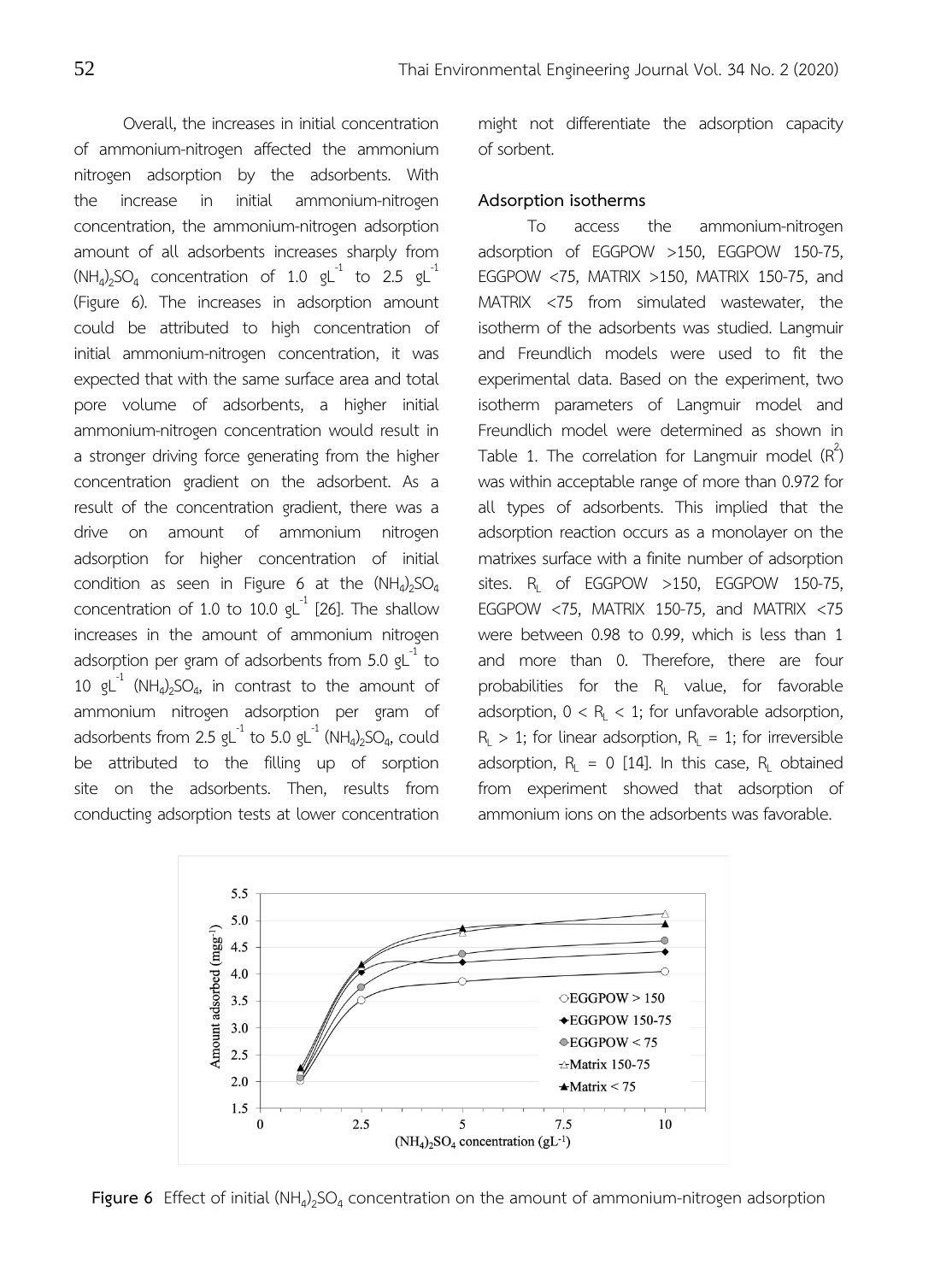|                      |                            | Langmuir Isotherm  |         | Freundlich Isotherm |          |                       |       |
|----------------------|----------------------------|--------------------|---------|---------------------|----------|-----------------------|-------|
| Adsorbents           | $q_{\text{max}}$<br>(mgg i | K,<br>$(Lmg^{-1})$ | $R_{L}$ | $R^2$               | $n^{-1}$ | $K_F$<br>$(Lmg^{-1})$ | $R^2$ |
| EGGPOW > 150         | 19.0                       | 0.0005             | 0.99    | 0.999               | 0.9588   | 0.0251                | 0.998 |
| EGGPOW 150-75        | 25.0                       | 0.0003             | 0.99    | 0.975               | 0.9909   | 0.0214                | 0.996 |
| EGGPOW < 75          | 36.2                       | 0.0002             | 0.99    | 0.984               | 0.9627   | 0.0245                | 0.999 |
| <b>MATRIX 150-75</b> | 20.1                       | 0.0007             | 0.98    | 0.990               | 0.9989   | 0.0197                | 0.998 |
| MATRIX < 75          | 16.4                       | 0.0009             | 0.98    | 0.972               | 0.9986   | 0.0201                | 0.999 |

**Table 1** Langmuir and Freundlich isotherm parameters for ammonium-nitrogen adsorption onto different types of eggshell and matrixes

From correlation comparison, it was concluded that the Freundlich model provided a more consistent fit to the data comparing with the Langmuir model. Freundlich model based on the sorption onto a heterogeneous surface was applicable with  $R^2$  of 0.99. The empirical parameter value of *n -1* which was smaller than 1 was implied favorable adsorption conditions [14]. From the results, both Langmuir and Freundlich model are applicable, should be considered for further application.

#### **Adsorption kinetics**

The pseudo-first order and pseudo-second order models are applied to the experimental data to study the adsorption of the ammonium nitrogen by the adsorbent. The correlation coefficients,  $R^2$  for pseudo first-order equation were 0.127, 0.198, 0.170, 0.391, and 0.502 for the adsorption of ammonium nitrogen onto EGGPOW >150, EGGPOW 150-75, EGGPOW <75, MATIX 150-75, and MATRIX <75 respectively (Table 2). The  $R^2$  indicated that the kinetic of the experiment data in this study did not fit under the pseudo first-order condition. However, the experimental data satisfied the pseudo second order linear regression. The correlation

coefficients,  $R^2$  for pseudo first-order equation were 0.9646, 0.9705, 0.9096, 0.9506, and 0.7402 for the adsorption of ammonium nitrogen onto EGGPOW >150, EGGPOW 150-75, EGGPOW <75, MATRIX 150-75, and MATRIX <75 respectively.

From the data and  $R^2$  analysis, the values of pseudo second-order rate constants  $(k_2)$  for the adsorption ammonium nitrogen onto EGGPOW >150, EGGPOW 150-75, EGGPOW <75, MATRIX 150-75, and MATRIX <75 were 0.0015  $\text{gmg}^{-1}\text{min}^{-1}$ , 0.0011  $\text{gmg}^{-1}\text{min}^{-1}$ , 0.0008  $\text{gmg}^{-1}\text{min}^{-1}$ , 0.0197  $\text{gmg}^1 \text{min}^1$ , and 0.0201  $\text{gmg}^1 \text{min}^1$ respectively (Table 2). The pseudo-equilibrium adsorption coefficient of the second-order regression for the adsorption ammonium nitrogen onto EGGPOW >150, EGGPOW 150-75, EGGPOW <75, MATRIX 150-75, and MATRIX <75,  $q_e$  were 3.32 mgg<sup>-1</sup>, 3.82 mgg<sup>-1</sup>, 3.54 mgg<sup>-1</sup>, 4.53 mgg<sup>-1</sup>, and 5.75 mgg<sup>-1</sup>, respectively (Table 2). In this case, the calculated  $q_e$  values showed similar value to the amount adsorbed shown in Figure 6. As a result, the pseudo second-order kinetic model can be used to quantify the adsorption kinetics of EGGPOW >150, EGGPOW 150-75, EGGPOW <75, MATRIX 150-75, and MATRIX <75.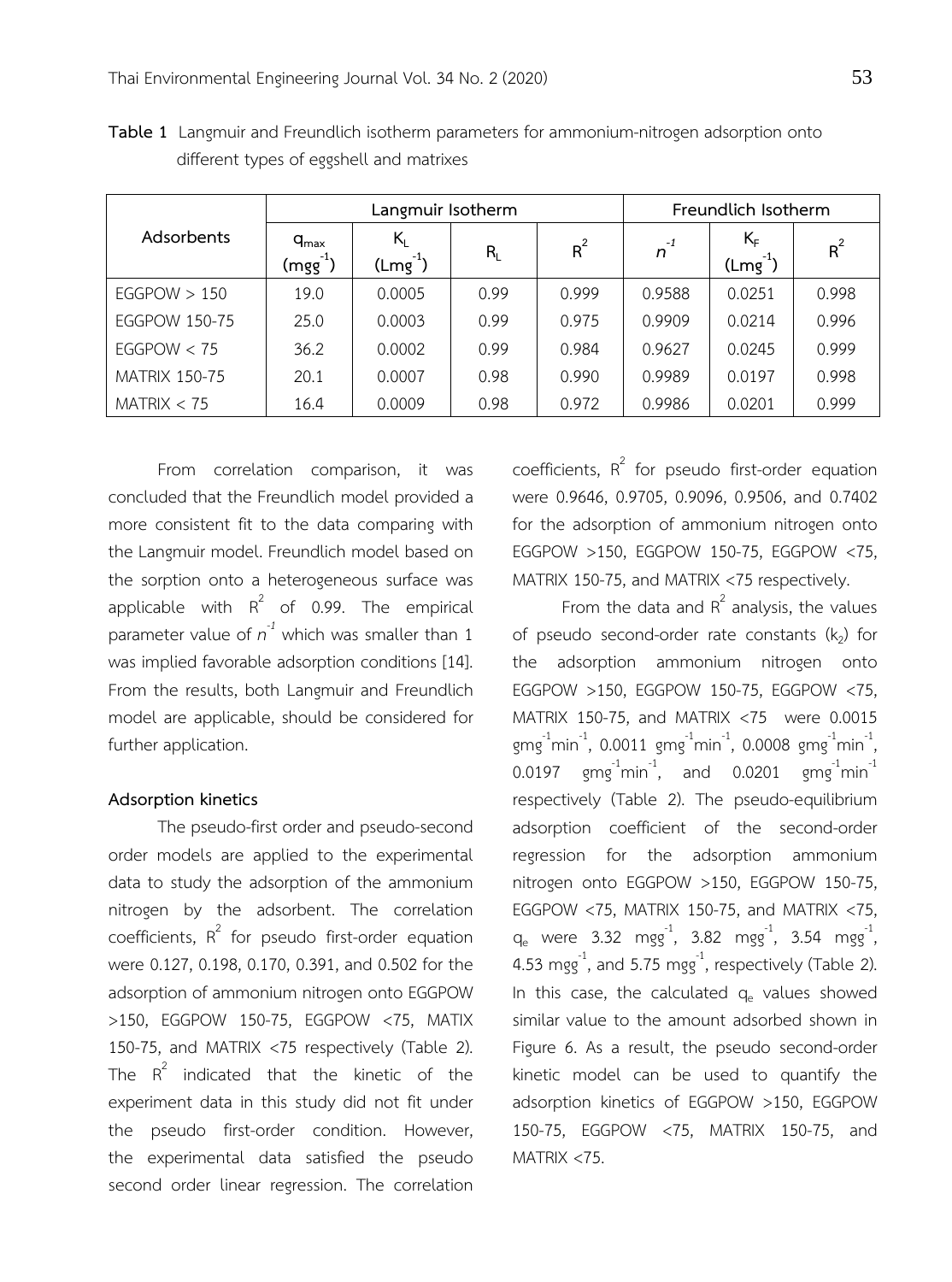**Table 2** Pseudo-first order and pseudo-second order parameters for ammonium-nitrogen adsorption onto different types of eggshell and matrixes

|                      | Pseudo-first order |            |       | Pseudo-second order |                                   |       |  |
|----------------------|--------------------|------------|-------|---------------------|-----------------------------------|-------|--|
| Adsorbents           | qe<br>(mgg         | ĸ,<br>(min | $R^2$ | $q_e$<br>(mgg       | $^1$ min $^{\text{-1}}$ )<br>(gmg | $R^2$ |  |
| EGGPOW > 150         | 27.4               | 0.0002     | 0.127 | 3.32                | 0.0015                            | 0.965 |  |
| EGGPOW 150-75        | 18.9               | 0.0004     | 0.198 | 3.82                | 0.0011                            | 0.971 |  |
| EGGPOW < 75          | 24.5               | 0.0004     | 0.170 | 3.54                | 0.0008                            | 0.910 |  |
| <b>MATRIX 150-75</b> | 10.7               | 0.0006     | 0.391 | 4.53                | 0.0197                            | 0.951 |  |
| MATRIX < 75          | 21.2               | 0.0007     | 0.502 | 5.75                | 0.0201                            | 0.740 |  |

## **Conclusion**

The experimental results showed both eggshell and eggshell matrix could potentially be utilized as a bio-sorbent for ammonium-nitrogen adsorption. For further application, a cost-benefit analysis of the preparation sieved eggshell, and matrixes should be calculated to access the feasibility of a large-scale treatment application. The MATRIX 150-75 also showed the potential of ammonium-nitrogen with maximum ammoniumnitrogen adsorption of 41%, which was higher than EGGPOW >150, EGGPOW 150-75, and EGGPOW <75. The surface area and total pore volume of adsorbents affected the performance of adsorbents as observed from sieved eggshell of different sizes. The results also showed that the initial ammonium-nitrogen concentration and contact time had a significant influence on the ammoniumnitrogen adsorption by the adsorbents. The experimental data were fitted by both the Langmuir and Freundlich model to characterized the adsorption model, of which the Freundlich model is more applicable. From linear regression, the adsorption kinetics of EGGPOW >150, EGGPOW 150-75, EGGPOW <75, MATRIX 150-75, and MATRIX <75 conformed to the pseudo second-order kinetic. However, there are other forms of nitrogen, such as nitrite and nitrate presence in wastewater,

that adversely affect the environment. Further research is required to understand the efficiency of eggshells and eggshell matrixes to remove other forms of nitrogen from the wastewater.

#### **Acknowledgement**

This study was conducted as part of thesis activities of the Mahidol University. We also express sincere gratitude to the Department of Civil and Environmental Engineering, Faculty of Engineering, Mahidol University for the financial support in Academic Presentation.

## **References**

- [1] Ebeling, J. M., Timmons, M. B. and Bisogni, J. J. 2006. Engineering analysis of the stoichiometry of photoautotrophic, autotrophic, and heterotrophic removal of ammonia–nitrogen in aquaculture systems. Aquaculture. 257(1-4): 346-358.
- [2] Ferrari, S., Junior, E. F., Godoy, L. J. G. D., Ferrari, J. V., Souza, W. J. O. D., and Alves, E. 2014. Effects on soil chemical attributes and cotton yield from ammonium sulfate and cover crops. *Acta* Scientiarum. Agronomy.37(1): 75-83. doi: 10.4025/ actasciagron.v37i1.17972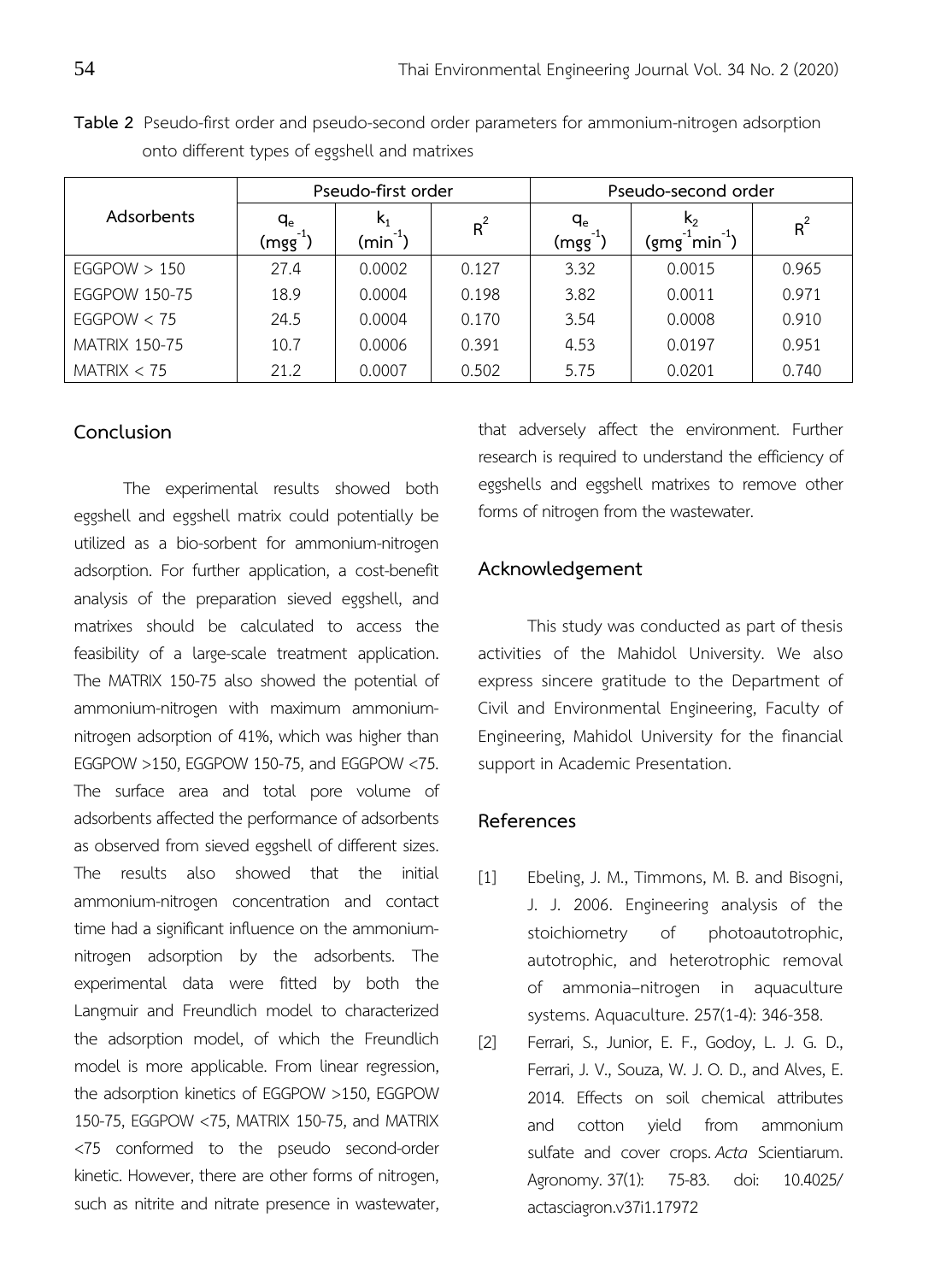- [3] Watson, C. J. 1988. An assessment of granular urea/ammonium sulphate and urea/potassium nitrate fertilizers on nitrogen recovery by ryegrass. Fertilizer Research. 18(1): 19-29. doi: 10.1007/ bf01064175.
- [4] Casteel, S. N., Chien, S. H. and Gearhart, M. M. 2019. Field Evaluation of Ammonium Sulfate versus Two Fertilizer Products Containing Ammonium Sulfate and Elemental Sulfur on Soybeans. Communications in Soil Science and Plant Analysis. 50(22): 2941-2947. doi: 10.1080/ 00103624.2019.1689257
- [5] Ishikawa, N., Ishioka, G., Yanaka, M., Takata, K. and Murakami, M. 2015. Effects of Ammonium Chloride Fertilizer and its Application Stage on Cadmium Concentrations in Wheat (Triticum aestivumL.) Grain. Plant Production Science. 18(2): 137-145. doi: 10.1626/pps.18.137
- [6] Liu, H., Dong1, Y., Wang, H. and Liu, Y. 2010. Adsorption behavior of ammonium by a bioadsorbent – Boston ivy leaf powder. Journal of Environmental Sciences. 22(10): 1513-1518. doi: 10.1016/S1001-0742(09) 60282-5
- [7] La, J., Kim, T., Jang, J. K. and Chang, I. S. 2014. Ammonia Nitrogen Removal and Recovery from Swine Wastewater by Microwave Radiation. Environmental Engineering Research. 19(4): 381-385. doi: 10.4491/eer.2014.064
- [8] Withers, P., Neal, C., Jarvie, H. and Doody, D. 2014. Agriculture and Eutrophication: Where Do We Go from Here? Sustainability. 6(9): 5853-5875. doi:10.3390/su6095853
- [9] Zadinelo, I. V., Santos, L. D., Cagol, L., Muniz, G. I., Ellendersen, L. D., Alves, H. J. and Bombardelli, R. A. 2017. Adsorption of

aquaculture pollutants using a sustainable biopolymer. Environmental Science and Pollution Research. 25(5): 4361-4370. doi:10.1007/s11356-017-0794-4

- [10] Chen, D., Xiao, X. and Yang, K. 2016. Removal of phosphate and hexavalent chromium from aqueous solutions by engineered waste eggshell. RSC Advances. 6(42): 35332-35339. doi:10.1039/c6ra05034d
- [11] Taylor, D. P., Smith, S. A. and Kuhn, D. D. 2017. Adsorptive performance of granular activated carbon in aquaculture and aquaria: A simplified method. Journal of Applied Aquaculture. 29(3-4): 291-306. doi:10.1080/10454438.2017.1384780
- [12] Lo, S., Wang, S., Tsai, M. and Lin, L. 2012. Adsorption capacity and removal efficiency of heavy metal ions by Moso and Ma bamboo activated carbons. Chemical Engineering Research and Design. 90(9): 1397-1406. doi:10.1016/j.cherd.2011.11.020
- [13] Bernardi, F., Zadinelo, I. V., Alves, H. J., Meurer, F. and Santos, L. D. 2018. Chitins and chitosans for the removal of total ammonia of aquaculture effluents. Aquaculture.483: 203-212. doi:10.1016/ j.aquaculture.2017.10.027
- [14] Michalak, I., Chojnacka, K. and Witek-Krowiak, A. 2013. State of the Art for the Biosorption Process—a Review. Applied Biochemistry and Biotechnology. 170(6): 1389-1416. doi:10.1007/s12010-013-0269-0
- [15] Olivares-Marín, M., Cuerda-Correa, E.M., Nieto-Sánchez, A., Garcia, S., Pevida, C. and Román, S. 2012. Influence of morphology, porosity and crystal structure of  $CaCO<sub>3</sub>$ precursors on the CO2 capture performance of CaO-derived sorbents. Chemical Engineering Journal. 217: 71-81. doi: https://doi.org/10.1016/j.cej.2012.11.083